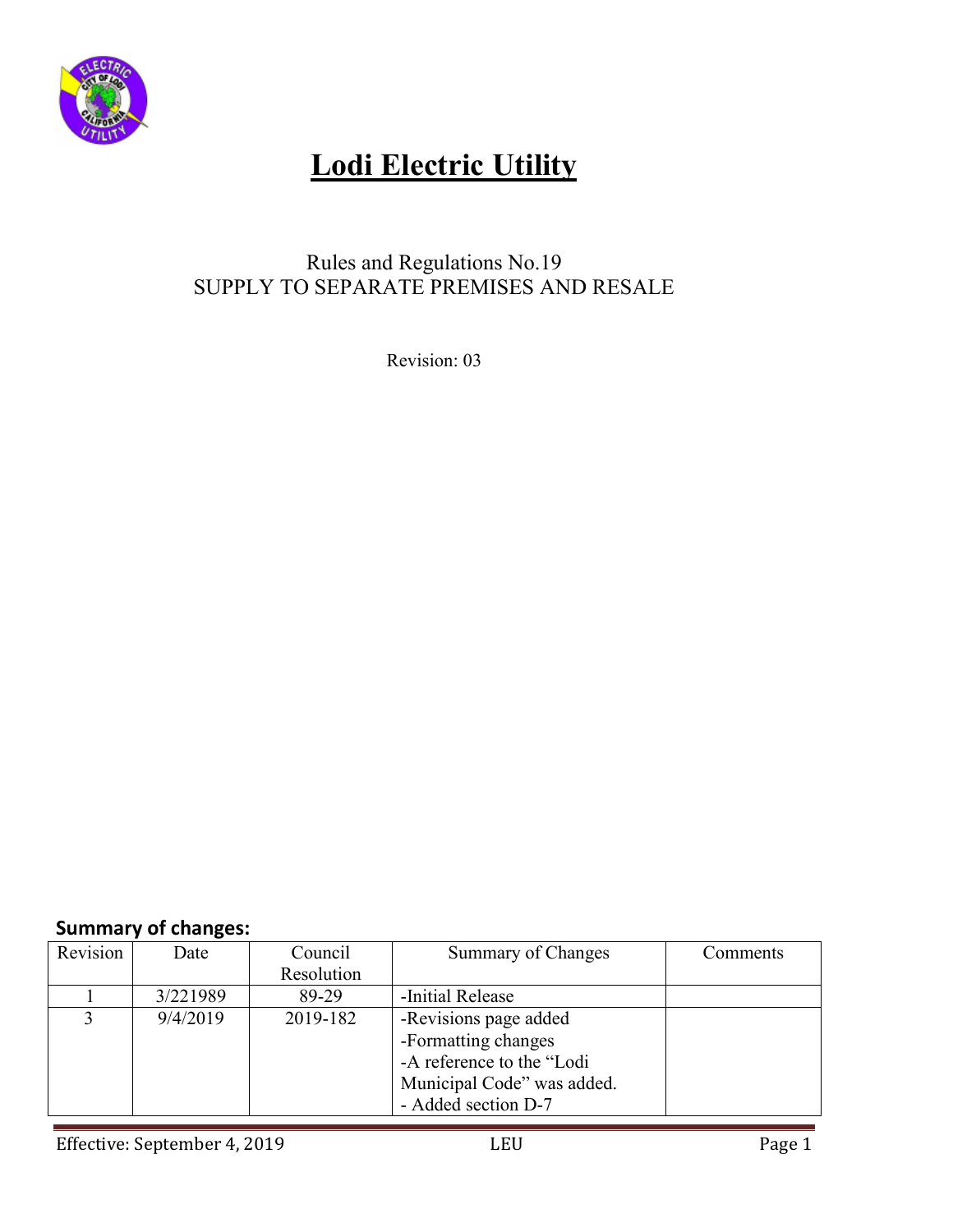

### Rules and Regulations No.19 SUPPLY TO SEPARATE PREMISES AND RESALE

#### A. General Statement of Rule

- 1. In order to render electric Service at standard rates and render equitable and nondiscriminatory Service conditions, the City will serve all Premises directly and will not permit Customers to resell electricity which it supplies. The City's electric Service rates are based upon supplying Service in this manner.
- 2. Customers shall not use electricity received from the City for purposes other than those specified in their application for Service.

#### B. Definition of "Premise"

 As used herein, the term "Premise" means all structures, apparati, or portions thereof occupied or operated by an individual, a family, or a business enterprise, and situated on an integral parcel of land undivided by a public highway, street or railway.

#### C. Metering of "Shell" Buildings

 "Shell" buildings are structures designed to accommodate a future tenant's space requirements by utilizing one or combining two or more spaces within the structure for their needs. Each such space or combination of spaces will be considered a Premise and shall be metered individually, i.e. through a single meter for each such Premise.

#### D. Exceptions to Requirement That City Serve All Premises Directly

 1. A Customer may obtain nonresidential Service at a single point of delivery for two or more Premises operating as a single enterprise, adjacent to each other but separated only by streets, railways or highways, if he provides and maintains the necessary electrical facilities between the City's point of delivery and his electrical apparatus in accordance with the applicable statutes, ordinances, or regulations of the governmental agencies having jurisdiction thereof, and in such a manner that, in the sole opinion of the City, the convenience of the City and the safety of its personnel are not adversely affected.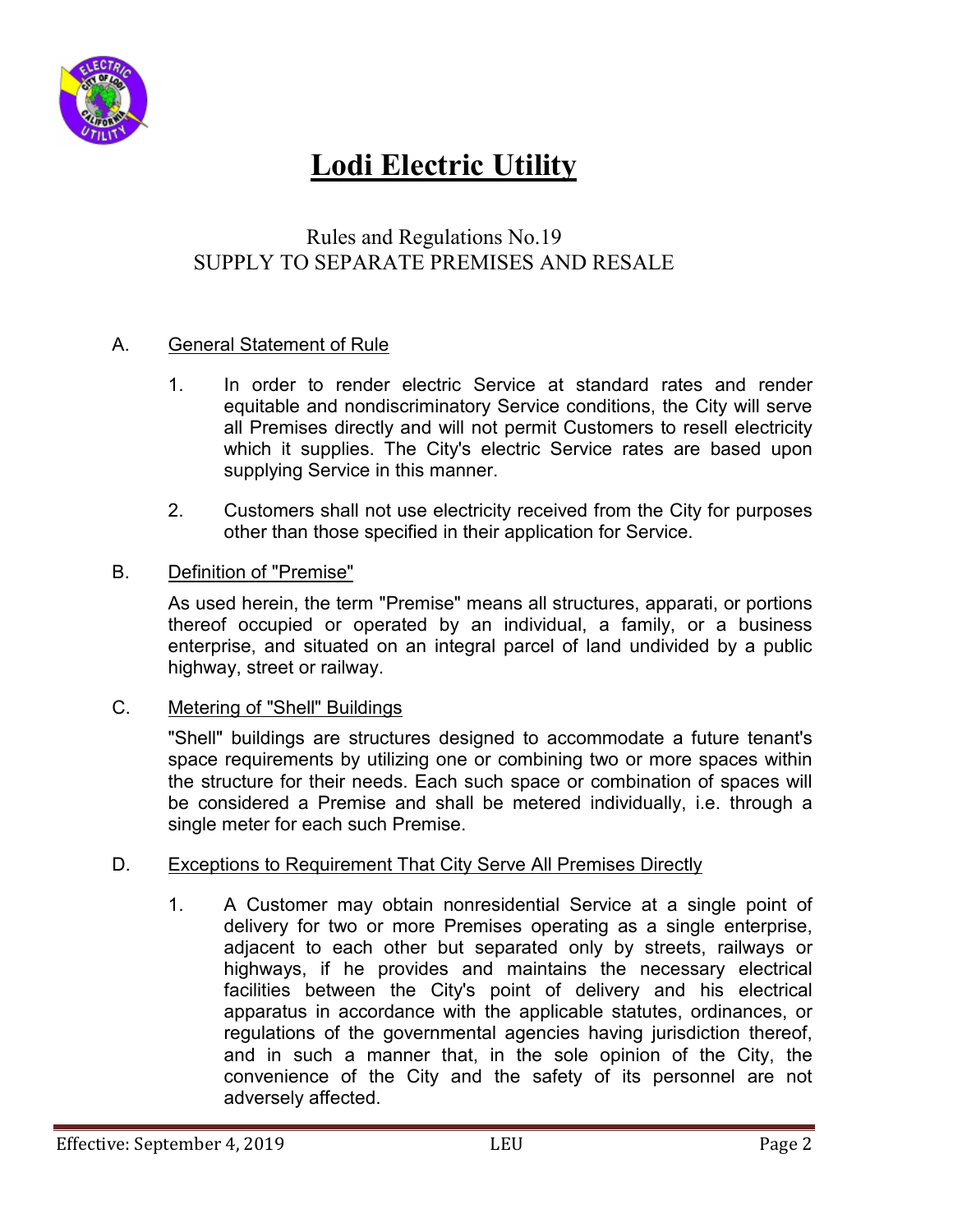

- 2. Multiple Family Residence: Each individual dwelling unit shall be metered separately except in the case where the Customer demonstrates that the central space conditioning, water heating or other common Service is provided through a central unit of greater efficiency and cost-effectiveness when compared to smaller individual units. In such case, the Customer shall be allowed to install common equipment on a separate meter.
- 3. Commercial/Industrial: All such Premises shall be metered individually, i.e. through a single meter, except where the Customer demonstrates that the central space conditioning, water heating or similar Service is shown to be more energy efficient than smaller, individual units. In such cases, the Customer shall be allowed to install common equipment on a separate meter.
- 4. Buildings which contain central space conditioning or water heating by a renewable resource, e.g., solar, shall separately meter the common equipment.
- 5. a. Nonresidential Service: Where, in the sole opinion of the City, it is impractical for the City to meter individually each Premise or Premises or space, the City will meter those Premises or spaces that it is practical to meter, if any.
	- b. An automobile trailer camp (campground) containing more than one Premise will receive Service through a single point of delivery, if the City determines that it is not reasonable or feasible to serve each Premise directly.
- 6. Where more than one Premise has been allowed to be served through a single meter, the operator of the facility may furnish electric Service to the individual Premises therein, and the cost of such Service may be included in the rent for such Premises, provided that no separate charge is made therefore and the rent does not vary with electric consumption. The responsibility for payment of all electric energy furnished under this condition of the rule and supplied through a single metered connection shall be the obligation of the responsible party. The City will have no contractual relationship with tenants or individual units, where a responsible party receives Service through a single metered connection, nor relationship created by payments made directly to the City on behalf of the responsible party by tenants or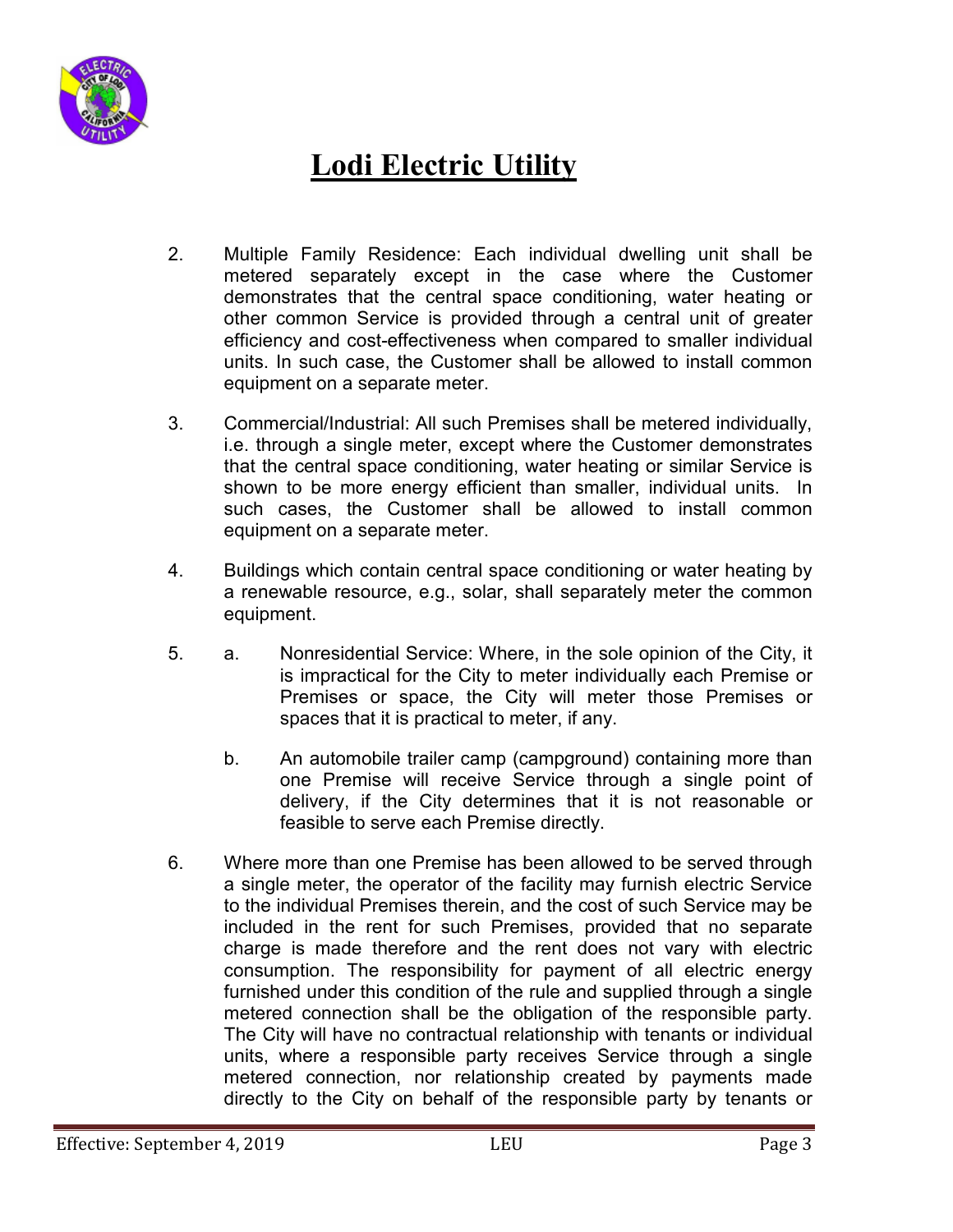

other third parties.

- a. Mobilehome parks for which Sub-metering was permitted prior to March 31, 1989, and for which electric Service is included in the facilities furnished to their tenants, may employ metering equipment as a means of retroactively adjusting rental charges for energy consumption, provided that the portion of such charges allocable to electricity may not exceed the rates the City would charge if it served the tenants directly.
- b. Expansion of Sub-metering systems in Service as of March 31, 1989 will only be permitted in the case of minor rearrangement of pads within an existing mobile home park. Development of land even though contiguous to an existing mobile home park shall not qualify for expansion of an existing Sub-metering system. The City will serve each such pad directly at the park operator's/owner's expense.
- c. For mobilehome park Service rates reference "Lodi Municipal Code" Section 13.20.210.
- 7. An electric customer may furnish or resell electricity received from the City to any person when the electric customer is the owner, operator or manager of a facility that supplies electricity to the public only for the use of charging plug-in electric and plug-in hybrid electric vehicles.

#### E. Master Meters and Sub-metering Systems

Master meters and Sub-Metering systems are not permitted except for those in Service as of March 31, 1989 and by exception "05" above.

#### F. Testing of Sub-meters

As a condition of Service for Sub-Metering, where electric energy is furnished in accordance with "D-6" above, Customers using Sub-Meters as a basis for charges for electricity shall submit to the City certification by a meter testing laboratory, satisfactory to the City, as to the accuracy of the Sub-Meters upon request of the City. As a further condition of Service for Sub-Metering, the Customer shall agree that he/she will be governed by the City's Rule No 18, Meter Tests and Adjustment of Bills for Meter Error. As a further condition of Service for Sub-Metering, the Customer shall agree that the City may inspect and examine Customer's billing procedures from time to time to determine that such Service is made in accordance with this rule.